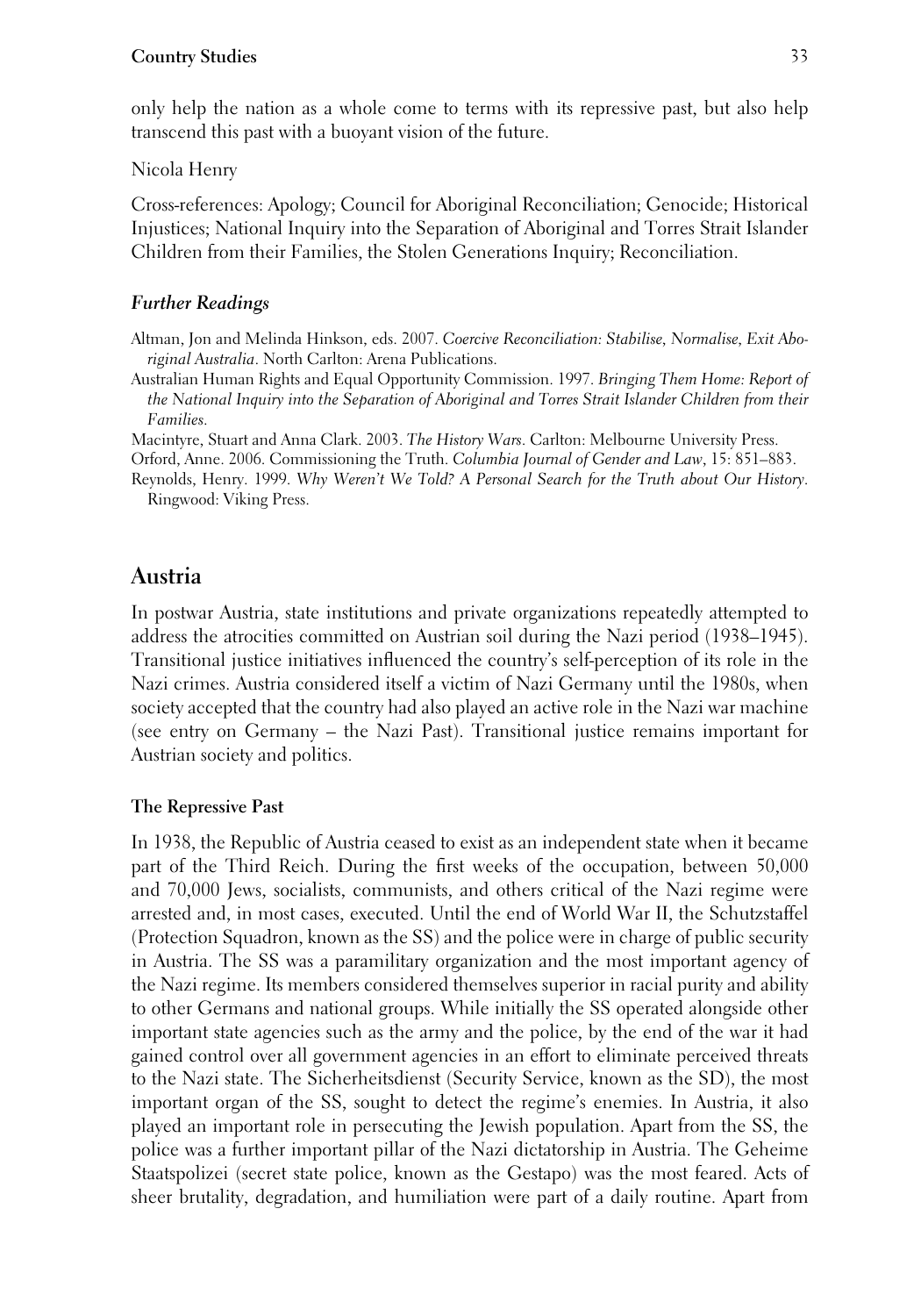terrorizing the general public, the Gestapo was in charge of solving labor disputes and intimidating workers who seemed to lack a proper work attitude. Thousands of laborers were detained, tortured, and often sent to the front lines. During the final stages of World War II, prisoners of war, forced laborers, and foreign laborers became the preferred target of the Gestapo. Its victims faced severe punishment even for minor offenses. Being late for work, for example, led to the deportation of the offender to concentration camps. Male foreign workers, especially from Poland and other Eastern European countries, were publicly executed without legal basis for having "illegal relations" (private relationships) with Austrian or German women. The Kriminalpolizei (criminal investigative police, known as the Kripo) was another division of the Austrian police in charge of investigation and prevention of "non-political criminal activities." Crime prevention included the persecution of the Roma (the Gypsies).

During the Nazi era, concentration camps existed not only in Germany but also in other territories occupied by the Germans. Shortly after the occupation in 1938, the Nazis built the first concentration camp on Austrian soil near the village of Mauthausen, Upper Austria. A number of smaller subcamps were constructed in all parts of the country to accommodate the rising number of inmates and the growing labor demand of the war industry. The Mauthausen concentration camp was a labor and extermination camp equipped with gas chambers and crematories. It was designed to fulfill the political function of exterminating perceived enemies and meeting the demands of the German war industry at the same time. Inmates had to work for German and Austrian companies under inhumane conditions. They suffered from severe malnutrition, constant abuse, and beatings. Those unable to continue to work were murdered. Apart from the gas chambers, a variety of other methods – such as lethal injections, medical experiments, starvation, and drowning – were used to carry out the regime's policy of extermination through work. In the early years of the occupation, inmates mostly comprised German, Austrian, and Czechoslovak socialists, communists, anarchists, homosexuals, and people of Roma origin. Later, prisoners of war and Jews formed the largest categories of inmates. More than 100,000 people lost their lives in Mauthausen.

The Nazi regime's policy of "racial hygiene" was also implemented in Austria. About 10,000 people with a range of conditions thought to be hereditary, such as schizophrenia, epilepsy, and Huntington's chorea, fell victim to the regime's sterilization programs. Compulsory sterilization was also mandated for chronic alcoholism and other forms of social deviance. In addition, the policy of "racial hygiene" led to the killing of several thousand handicapped children in special clinics in the cities of Vienna, Graz, and Klagenfurt. Another 70,000 people considered "useless" were killed under the euthanasia program T4.

## **Transitional Justice**

In April 1945, the Allies gained full control over Austria. The occupied territory was divided into British, French, Soviet, and American zones and governed by the Allied Commission for Austria. As indicated in the Moscow Declaration of 1943, Austria was considered a victim of the Nazi regime and it was in the interest of the Allies to restore peace and order in the occupied country. Austria thus immediately regained independence. An interim coalition government, including socialists, conservatives, and communists, was formed at the end of April 1945.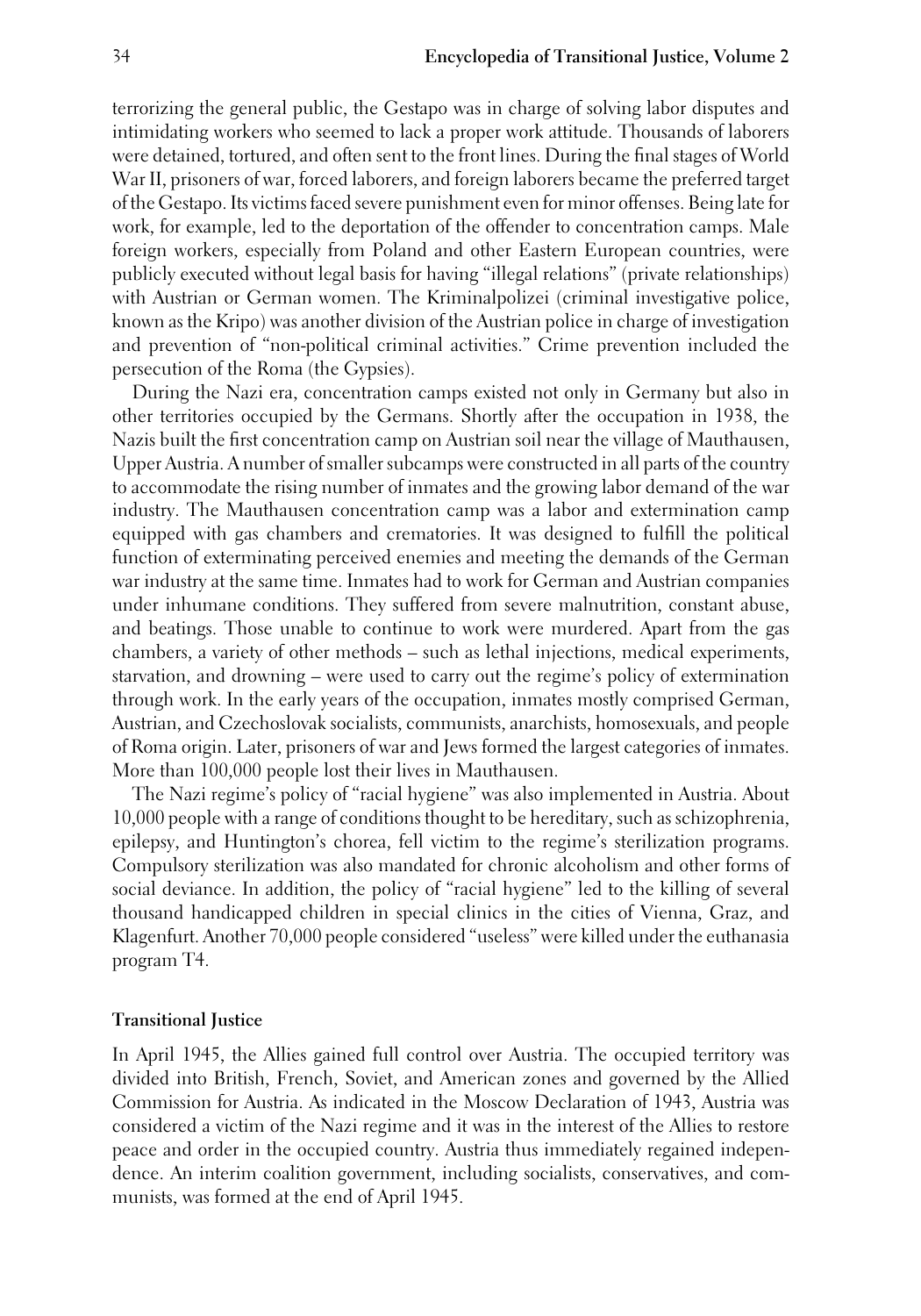Immediate postwar transitional justice initiatives were carried out by the occupying powers and the interim coalition government, with the latter gradually gaining more authority to deal with all different types of crimes committed during the Nazi period. There was consensus among the occupying powers and the interim government that such initiatives should lead to the destruction of the Nazi Party (the National Socialist German Workers' Party, Nationalsozialistische Deutsche Arbeiterpartei or the NSDAP) and all its related organizations, the denazification of the entire state apparatus, and the prosecution of the perpetrators. The Americans enforced their denazification policies most vigorously, whereas the British and the French were more pragmatic. Thus, even ranking Nazi members were allowed to remain in administrative government positions in cases where a vacancy would have compromised the reconstruction process. The Russian authorities were instrumental in the establishment of an interim Austrian government and entrusted it with the enforcement of transitional justice policies.

### *International Court Proceedings*

The International Military Tribunal tried twenty-two of the most prominent Nazi leaders in the German city of Nüremberg in November 1945 (see entry on Nuremberg Trials). A series of trials were also held by the U.S. military in order to prosecute other leading Nazis. Of these, the Mauthausen Camp Trials were the most relevant to Austria's postwar transitional justice process. Sixty-one officials of the Mauthausen concentration camp were indicted. In 1946, fifty-eight officials were sentenced to death by hanging and three to life imprisonment. In nine cases, the death sentence was commuted to life imprisonment.

## *The Prohibition Act and Denazification*

The Prohibition Act (Verbotsgesetz) of August 1945 was designed to prevent the reoccurrence of a Nazi state and to provide the legal framework for prosecuting Nazi crimes. The Act stipulated that the Nazi Party and all its related organizations be dissolved and all their property be transferred to the state. Moreover, any attempt to reestablish such organizations was declared a criminal act. Violators faced severe sentences, including the death penalty. According to the Act, all members of the Nazi Party and its related organizations had to register with the authorities. The registration was necessary to start the process of denazification. In July 1947, the government announced that, based on the information gathered through the registration process, a total of 960 people were removed from high-ranking positions in the state and private sector, some 70,000 of 300,000 civil servants were suspended, and 36,000 other employees lost their jobs in the private sector.

The original version of the Act was very controversial. For example, it allowed registered members of the Nazi Party who were not actively involved in party activities to petition for exemption. This regulation caused serious bureaucratic problems, because more than 85 percent of the Nazis claimed that they had not been active members. A further problem was that the Act did not distinguish between those who were key figures in the Nazi Party and those who held lower positions in the Nazi hierarchy. All Nazis were thus equally sanctioned regardless of the scope of their involvement. In 1947, the Prohibition Act was revised and the National Socialist Act (Nationalsozialistengesetz) was implemented.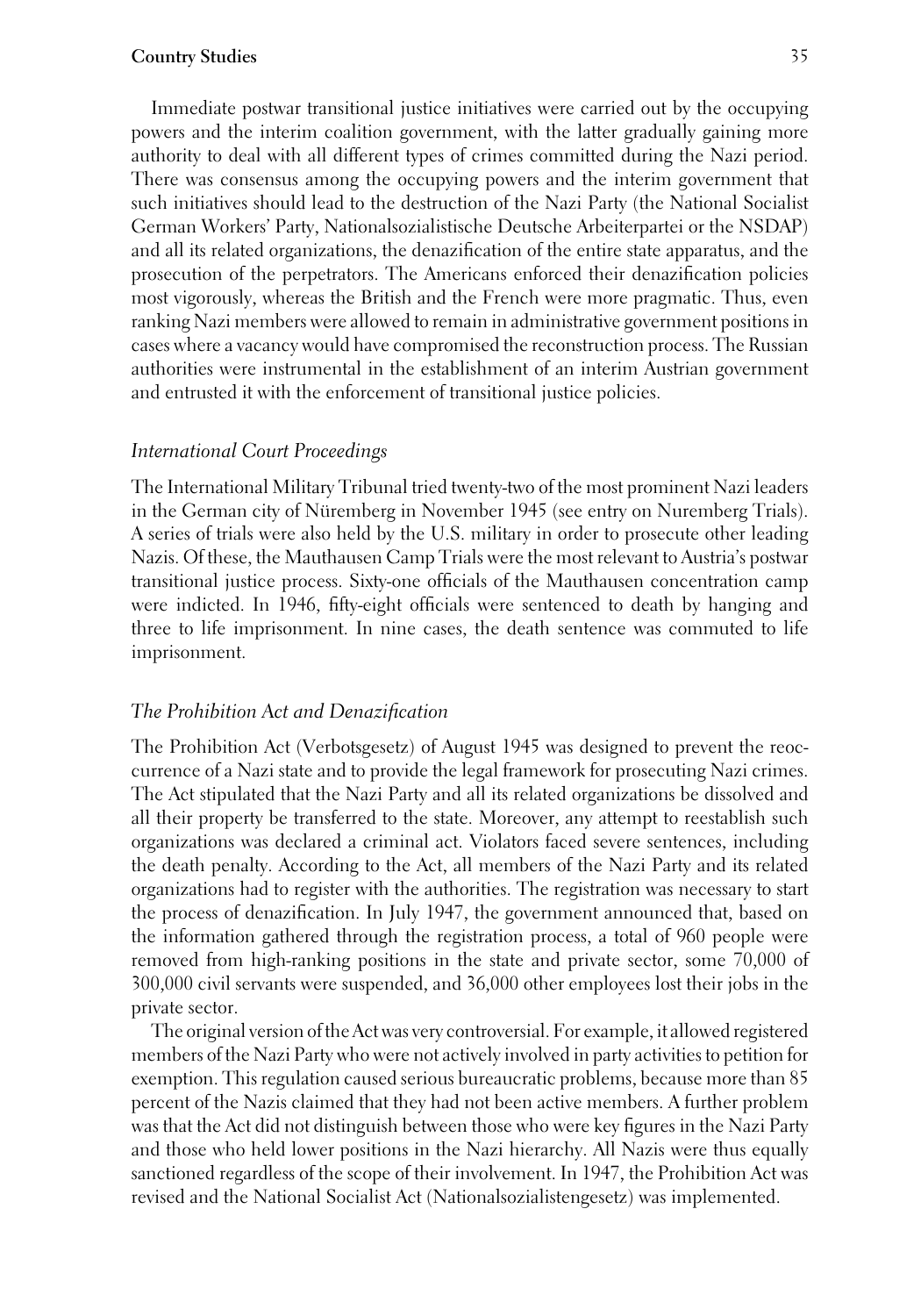The new Act defined the criminal offenses contained in the Prohibition Act in more detail and distinguished between those who held key positions in and those who were "mere followers" of the Nazi regime. Within a year after the Act was passed, the first category numbered 43,468 (accounting for 8 percent of all registered Nazis), while the second included 487,067. The new Act extended the compulsory registration to individuals who were not Nazi Party members but who actively supported the Nazi regime. As a result, 22,000 public servants were suspended. Thus, one-third of the public servants in office in 1945 lost their jobs because of the Prohibition Act. Suspension was one of the "atonement measures" (Sühnefolgen) registered supporters of the Nazi party faced. According to two Acts, high-ranking Nazi Party leaders and other highly active regime supporters had to accept a number of atonement measures, including the payment of special taxes and compensation, the deprivation of civil rights, and a ban on holding positions in public institutions. The group of lower-ranking Nazi supporters ("mere followers") faced similar but less harsh punishment.

## *The Special Courts*

The National Socialist Act further established special courts (Volksgerichte) to deal exclusively with crimes mentioned in the Prohibition Act and the War Criminal Act of 1945. In August 1945, the first such court was set up in Vienna. Soon afterward, three others were established in other major Austrian cities. These courts' verdicts were final; no appeal was possible. Sentences were immediately carried out. The Supreme Court (Oberster Gerichtshof, OGH) could void the judgment and request a retrial with different judges if it observed major discrepancies in the way the special court handled the case. Only those who had no past record of any affiliation with the Nazi regime could become special court judges. The special courts were closed in 1955, when the ordinary courts took over the duty of convicting the perpetrators. Between 1945 and 1955, the special courts held about 90,000 pretrial hearings. There were some 28,000 indictments, and main trials took place in about 25,000 cases. Approximately 90 percent of the main trials were held before 1950. Some 70 percent of the 20,000 people standing trial were found guilty. Almost all of the convicted were Austrians. About half of the trials took place in the Vienna special court. On average, every second indictment let to a conviction.

## *The War Criminal Act and Court Trials*

The interim government passed the War Criminal Act (Kriegsverbrechergesetz) in June 1945. The Act was necessary for several reasons. Existing laws did not cover crimes against humanity, such as denunciation and deportation. Moreover, the German Criminal Code, in force at the time when the crimes were committed, addressed offenses such as murder and personal injury, but the sentences were considered too lenient given the nature of the crimes committed by the Nazis. The interim minister of justice referred to the Act as an exceptional law seeking to deal with exceptional crimes. Whereas some legal experts criticized the Act's retroactive provisions for violating legal principles, most jurists did not consider the Act's retroactivity as morally problematic. Some legal theorists argued that at the time the Act was passed, no equal or higher legal norm prohibited or restricted retroactive legislation. Others pointed out that in 1935 the Nazis had amended the German Criminal Code (Article 2) to permit the retroactive prosecution of any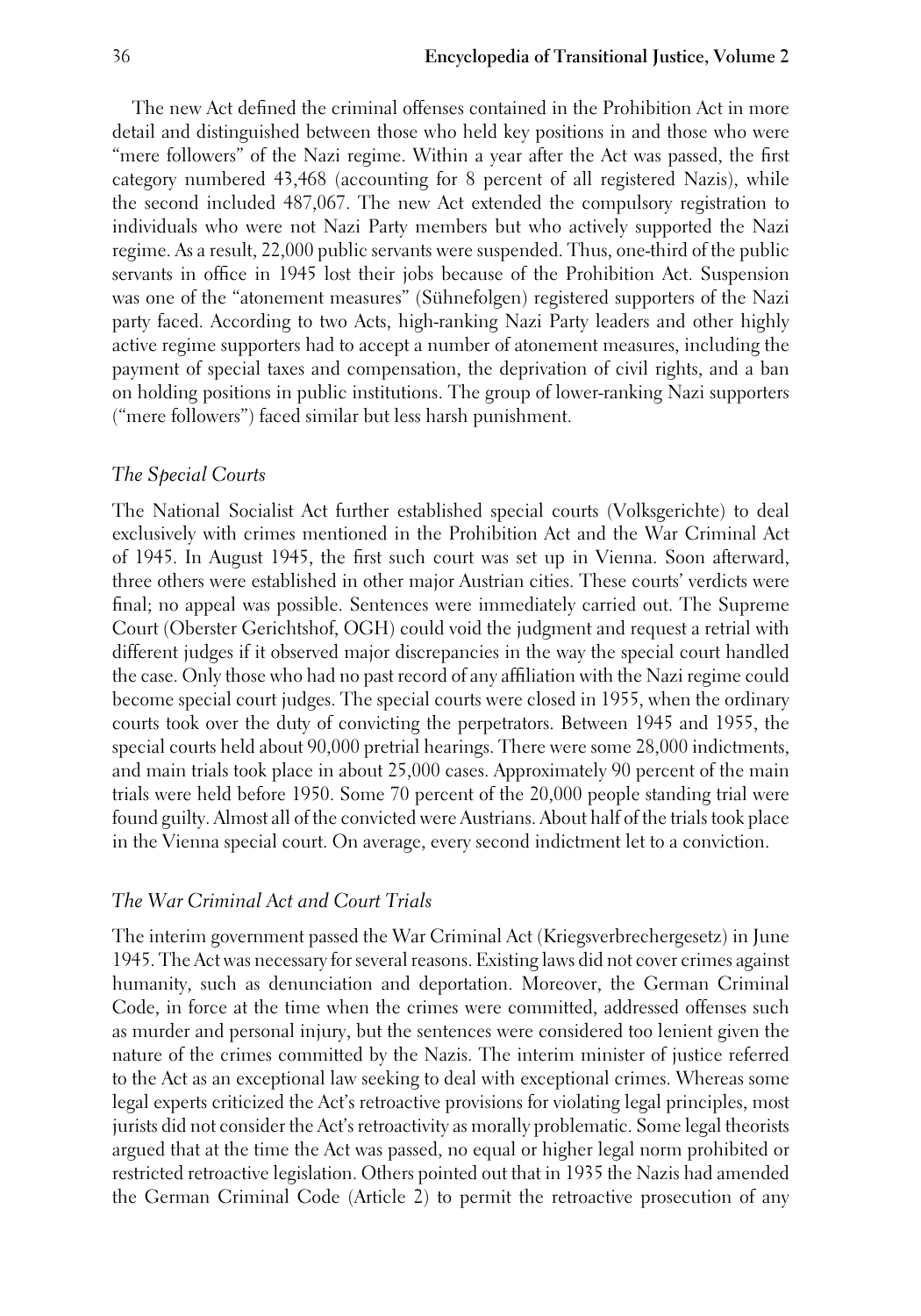action that deserved punishment according to the "sound feelings of the people." In the Declaration of Independence of April 27, 1945, the interim government noted that the Nazis had to be treated under the same exceptional legal framework that they forced upon the Austrian people. The Act covered offenses such as war crimes, transgression of the right to human dignity, expropriation, and denunciation. Sentences depended on the type of crime committed, the role of the accused in the crime, and the crime's systematic or nonsystematic character. The Act provided for lighter sentences in cases where the accused acted on instructions from his superiors. The Act explicitly read that perpetrators could not claim their innocence by stating that they had just executed orders. Amnesty was granted only in cases when the perpetrator could prove that he/she had committed the crime against her/his own will. None of the accused in the postwar trials could provide sufficient evidence to back such a claim. Tougher sentences were given to those who gave orders or committed the same crime repeatedly. Perpetrators were sentenced to death for committing crimes systematically.

The Act defined war crimes as offenses that contradicted the natural requirements of humanity and violated the generally accepted principles of international law. All key government members during the Nazi period and all other high-ranking members of the Nazi party were declared war criminals who had to be sentenced to death. No evidence of their actual involvement in a crime was necessary because it was believed that whoever had held such positions in the Nazi hierarchy was undoubtedly involved in the planning and ordering of Nazi atrocities. More than 10,000 trials were held on the basis of the War Criminal Act. More than half of the cases dealt with denunciation. No high-ranking members of the Nazi regime were tried under the Act. Some were captured by the Allied forces and tried in Nüremberg or in U.S. trials. Others committed suicide or were killed during the closing days of the war. Moreover, a large number of Nazi Party leaders succeeded in fleeing the country under a different name with travel documents issued by the International Committee of the Red Cross.

## *Amnesty and Prohibition of Nazi Propaganda*

Former members of the Nazi regime were prosecuted in Austria, but there were also calls for amnesties. Many former Nazi Party members considered themselves victims of the Nazi terror rather than perpetrators. This view was supported by conservative politicians who were reluctant to lose the 500,000 former Nazi Party members who were looking for a new political affiliation in postwar elections. During the late 1950s, the Austrian political elite agreed to grant amnesty to those involved in Nazi crimes by abolishing the War Criminal Act and amending the National Socialist Act. Since then, war criminals can only be tried for offenses under the more lenient Criminal Code. There is no statute of limitations for Nazi crimes carrying the death penalty before its abolition in 1950. In total, thirty-five trials have been organized since 1957. Of the forty-nine people indicted, twenty-three were found not guilty and twenty found guilty. In five cases, the trials were suspended. The government at the time believed that, after more than ten years of prosecution, the focus of their anti-Nazi efforts should shift from prosecution to prevention and memoralization. The War Criminal Act was thus abolished, but the Prohibition Act remained in force. Trying to reestablish Nazi organizations, contacting or financing such organizations, or producing propaganda material remain criminal offenses in Austria and carry a minimum prison sentence of ten years. If the offender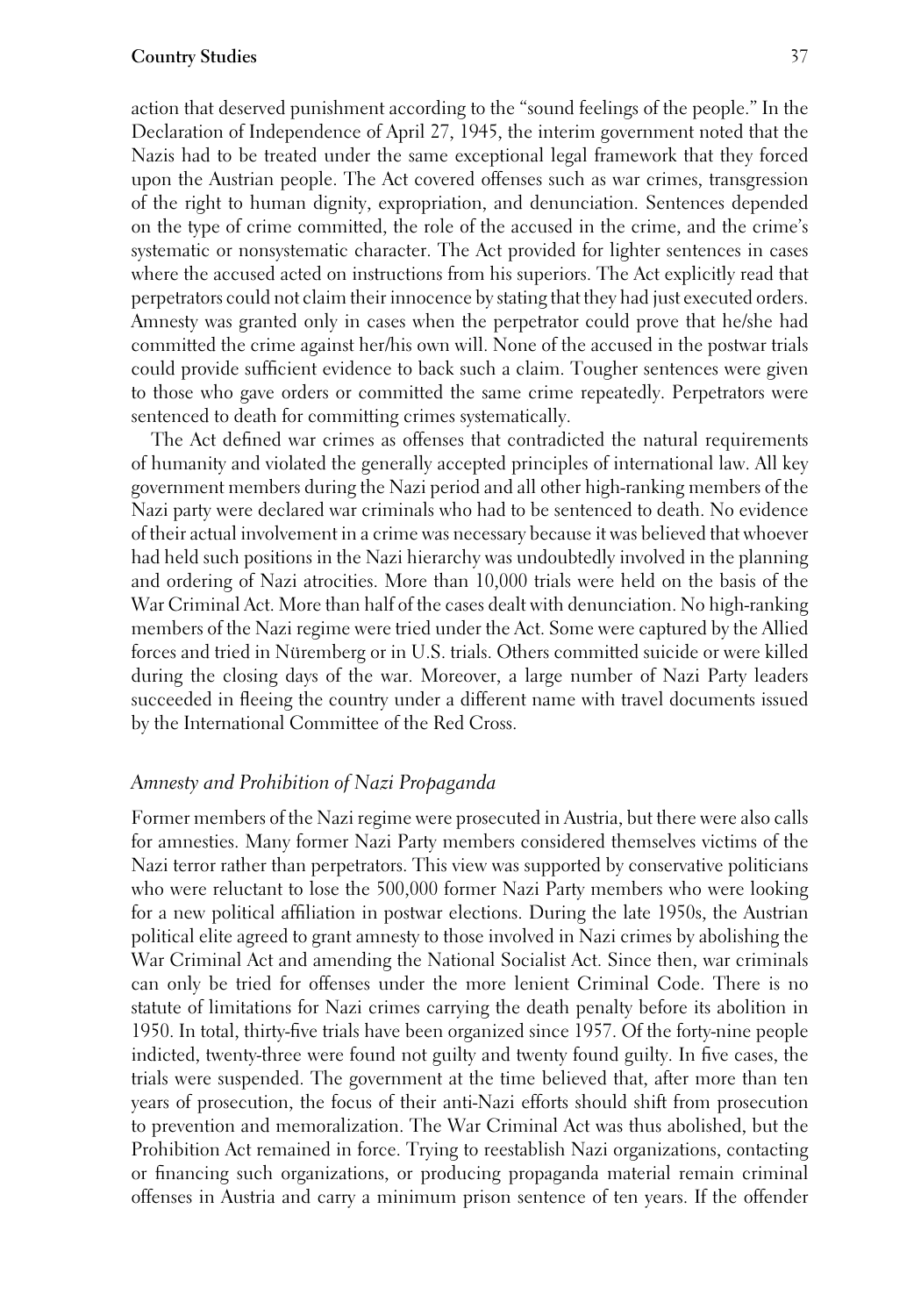or the action is particularly dangerous, the penalty is life imprisonment. Belonging to organizations that pursue the aims of the Nazi Party carries a minimum sentence of five years imprisonment. Anyone who denies, grossly trivializes, approves of, or seeks to justify the Nazi genocide or other crimes against humanity in a publication, broadcast, other media, or in any other public manner accessible to others faces imprisonment of between one and ten years.

Several hundred offenders have been found guilty recently. The most prominent case involved the British historian David Irving, who denied the existence of the Nazi crimes in 1989 in two speeches. On entering Austria in 2005, he was arrested, charged under the Prohibition Act, and sentenced to a one-year prison term, which he served.

Right-wing activists and members of the right-wing Austrian Freedom Party have publicly criticized the Act for violating the freedom of expression. The general public and mainstream politicians have vigorously denied such claims, and there seems to be consensus among the Austrian political elite not to abolish the Prohibition Act. By passing the Act, the Austrian government made it clear that the Nazi crimes were historical facts that need not be proven again in court. Supporters note that the European Court of Human Rights repeatedly ruled that the Act's provisions were in line with the European Convention of Human Rights. Article 17 of the Convention explicitly grants governments the right to protect their democratic values and institutions. The Act signals that nobody can belittle the numerous crimes against humanity committed by the Nazi regime and gives respect to the victims, especially those who survived the Nazi terror. The Act's supporters consider it inhumane to glorify and/or trivialize the Nazi atrocities in front of those who suffered and still suffer from the psychological and physical pain caused by those atrocities.

#### *Compensation*

For more than thirty years, Austrians considered themselves victims of Nazi Germany and systematically denied any direct involvement of Nazi state institutions and ordinary citizens in the Nazi crimes. Austria therefore refused to pay compensation to victims of these crimes. This attitude changed when former UN Secretary-General Kurt Waldheim ran in the 1986 Austrian presidential elections. The campaign was marred by rumors of Waldheim's participation in war crimes (discussed later). Although they could not be substantiated, the allegations triggered public debate about Austria's participation in Nazi crimes. The year 1986 marked a change in Austria's perception of its role in World War II from being solely a victim of the Nazi regime to being a perpetrator. The Austrian Chancellor Franz Vranitzky confirmed this change in a parliamentary speech in mid-1991.

In 1995, the Austrian government established the National Fund of Austria to offer financial compensation to those who fell victim to Nazi injustice or left Austria to escape such persecution. Victims can receive 5,087 Euros as acknowledgment for the Nazi injustice they suffered. There is no deadline for filing an application. As of late 2010, more than 155 million Euros had been paid to 30,000 victims. In 2001, the Fund was also put in charge of paying compensation for withdrawn tenancy rights, household property, and personal valuables and effects. The deadline for application was June 30, 2004. The 23,000 individual applicants received about 8,500 Euros each in the form of lump-sum payments. Most applicants were of Jewish origin.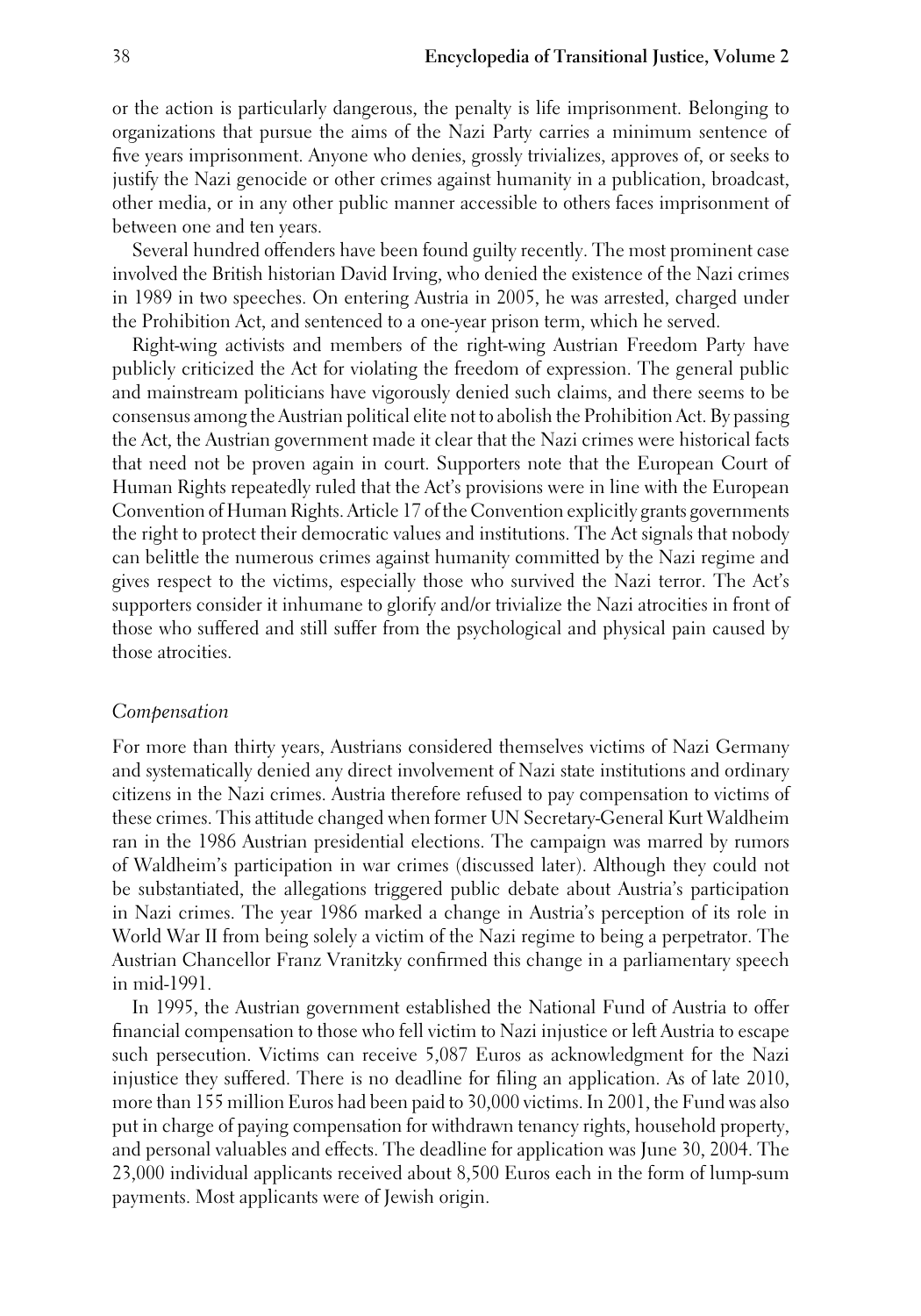Austria's new self-perception, together with increasing pressure from associations of victims living in the United States, led during the late 1990s to the establishment by the Austrian government of other special funds, including the Fund for Reconciliation, Peace and Cooperation, and the General Settlement Fund. The Fund for Reconciliation, Peace and Cooperation was set up in 2000 and accepted applications until 2005. The fund offered a total of 436 million Euros as financial compensation to more than 132,000 forced laborers who worked in Austria between 1938 and 1945. The General Settlement Fund, established in 2001, granted victims of the Nazi regime and their heirs compensation for material loss. Those victims who resided on the territory of present-day Austria and, as a consequence of Nazi persecution, suffered loss through either confiscation or a ban on the exercise of their profession could apply for monetary compensation until May 28, 2003. In total, the Fund paid US\$210 million in compensation to more than 19,800 applicants representing more than 100,000 individual victims.

## *Rewriting History Books*

The new Austrian self-perception of its role in the Nazi crimes was also reflected in school history textbooks. While those published before the late 1980s portrayed Austria as a victim of the Nazi regime, those published afterward acknowledged its participation in those crimes.

## *The International Committee of Historians and the Kurt Waldheim Case*

Austrian diplomat and politician Kurt Waldheim (1918–2007) served as United Nations Secretary General (1972–1981) and President of Austria (1986–1992). During the 1985 presidential campaign, the World Jewish Congress alleged that Waldheim had served as an officer in the Nazi Stormtroopers (Sturmabteilung, SA) in 1942–1943, and that he had kept these activities hidden. In response, the Austrian government mandated an International Committee of Historians to investigate Walheim's actions between 1938 and 1945. In its February 1988 report, the Committee found that Waldheim served in the SA, but participated in no war crimes. As noted earlier, the 'Waldheim affair' triggered debates on Austria's role in Nazi atrocities.

#### **Conclusion**

Transitional justice in postwar Austria has been manifold. Immediately after the war, transitional justice amounted to the prosecution of key Nazi perpetrators and the denazification of state institutions. Another stage began in 1957 with the passing of the Amnesty Act and the growing importance of reconciliation and prevention. In the mid-1980s, the 'Waldheim affair' marked the third stage. Subsequently, Austria no longer considered itself a victim of Nazi Germany and began to acknowledge its active role in the Nazi war machine. As a consequence, more active reconciliation through compensation began in the early 1990s and still positively influences the country's transitional justice efforts.

## Christian Schafferer

Cross-references: Compensation Packages; Germany – the Nazi Past; Nuremberg Trials.